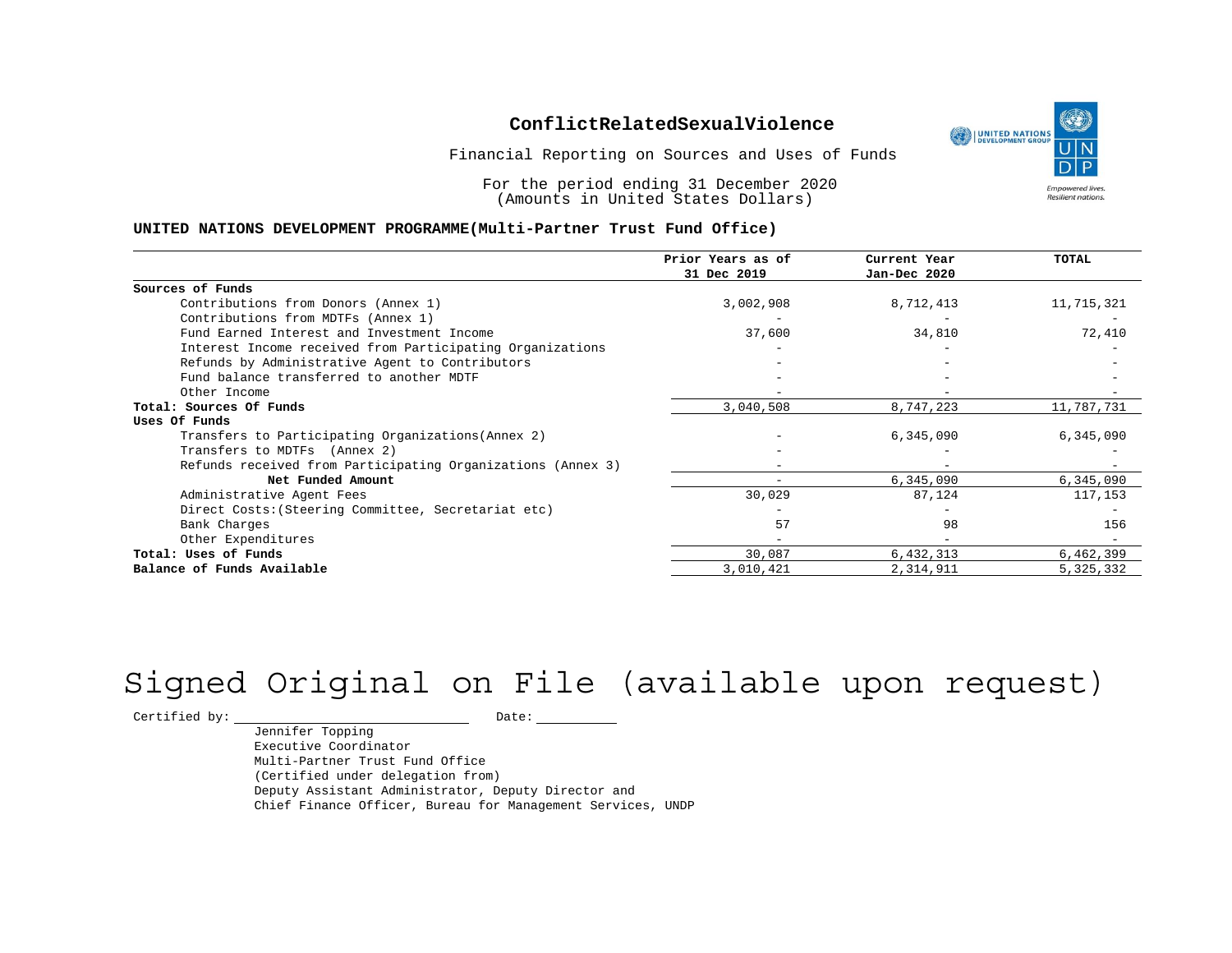

Financial Reporting on Sources and Uses of Funds

For the period ending 31 December 2020 (Amounts in United States Dollars)

#### **UNITED NATIONS DEVELOPMENT PROGRAMME(Multi-Partner Trust Fund Office)**

**Annex - 1: Contributions**

|                                | Prior Years as of | Current Year | TOTAL       |
|--------------------------------|-------------------|--------------|-------------|
|                                | 31 Dec 2019       | Jan-Dec 2020 |             |
| From Contributors              |                   |              |             |
| GOVERNMENT OF BELGIUM          |                   | 364,851      | 364,851     |
| GOVERNMENT OF DENMARK          |                   | 490,915      | 490,915     |
| GOVERNMENT OF ESTONIA, REPUBLI | 55,280            | 150,093      | 205,373     |
| GOVERNMENT OF FINLAND          | 112,900           | 122,656      | 235,557     |
| GOVERNMENT OF GERMANY          |                   | 121,091      | 121,091     |
| GOVERNMENT OF ITALY            |                   | 27,548       | 27,548      |
| GOVERNMENT OF JAPAN            | 1,535,714         | 1,576,910    | 3, 112, 624 |
| GOVERNMENT OF NETHERLANDS      | -                 | 693,176      | 693,176     |
| GOVERNMENT OF NORWAY           |                   | 274,219      | 274,219     |
| GOVERNMENT OF TURKEY           | -                 | 2,552        | 2,552       |
| GOVERNMENT OF UNITED KINGDOM   | 1,299,013         | 2,081,828    | 3,380,841   |
| SWEDISH INT'L DEVELOPMENT COOP |                   | 2,806,574    | 2,806,574   |
| Total: Contributions           | 3,002,908         | 8,712,413    | 11,715,321  |

Signed Original on File (available upon request)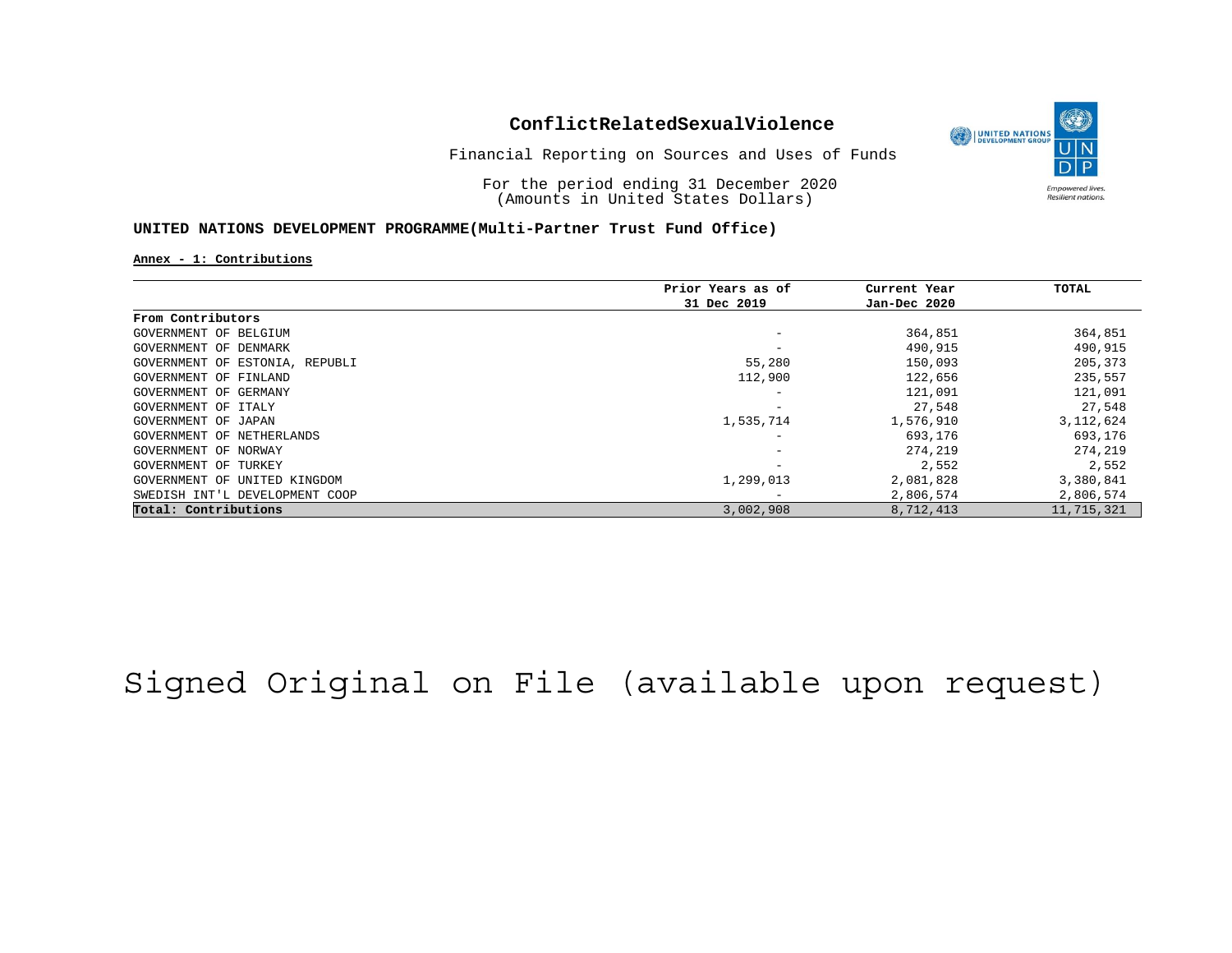

Financial Reporting on Sources and Uses of Funds

For the period ending 31 December 2020 (Amounts in United States Dollars)

#### **UNITED NATIONS DEVELOPMENT PROGRAMME(Multi-Partner Trust Fund Office)**

**Annex - 2: Transfers**

|                                | Prior Years as of | Current Year | TOTAL     |
|--------------------------------|-------------------|--------------|-----------|
|                                | 31 Dec 2019       | Jan-Dec 2020 |           |
| To Participating Organizations |                   |              |           |
| IOM                            | -                 | 363,636      | 363,636   |
| OHCHR                          | -                 | 605,330      | 605,330   |
| OSRSG_SVC                      | -                 | 1,815,133    | 1,815,133 |
| UNDP                           | -                 | 2,680,650    | 2,680,650 |
| UNDPO                          | -                 | 880,340      | 880,340   |
| Total Transfers                |                   | 6,345,090    | 6,345,090 |

## Signed Original on File (available upon request)